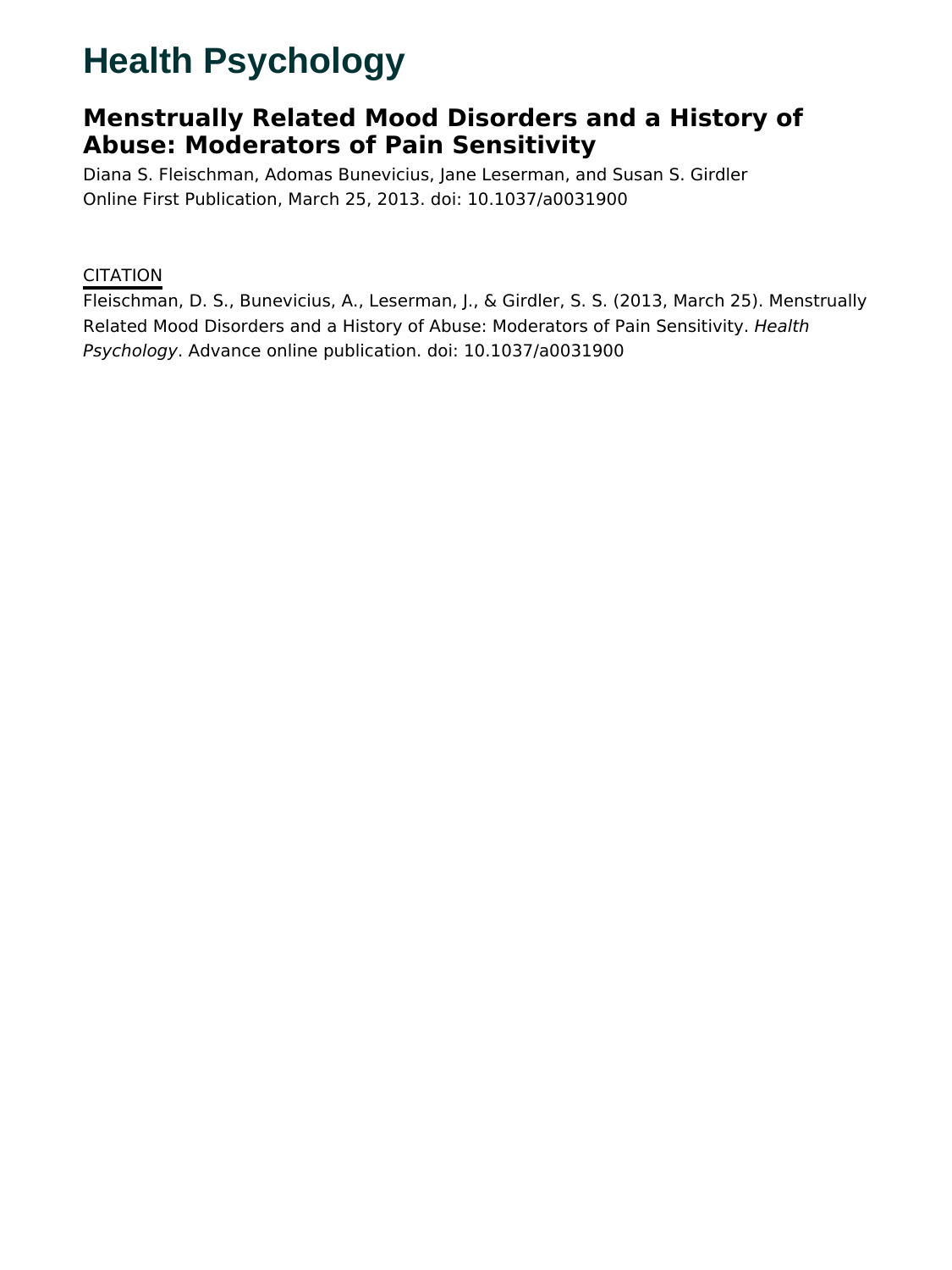## Menstrually Related Mood Disorders and a History of Abuse: Moderators of Pain Sensitivity

Diana S. Fleischman University of Portsmouth Adomas Bunevicius, Jane Leserman, and Susan S. Girdler University of North Carolina at Chapel Hill

*Objective:* Women with a menstrually related mood disorder (MRMD) have substantially higher rates of physical and sexual abuse and are more sensitive to experimental pain stimuli than women without a MRMD. For the first time, this study examined pain sensitivity and hormonal correlates in women with a MRMD and in non-MRMD controls as a function of abuse history. *Methods:* A total of 126 women (63 with MRMD, 34 with an abuse history; and 63 non-MRMD, 31 with an abuse history) were evaluated for: (1) sensitivity to cold pressor and forearm ischemic pain and (2) basal plasma cortisol and norepinephrine (NE) concentrations. Exploratory analyses examined relationships between plasma cortisol and NE concentrations and pain sensitivity. *Results:* Women with a MRMD and an abuse history showed increased sensitivity to both cold pressor and ischemic pain and lower basal cortisol concentrations, an effect not seen in the women without a MRMD. In all women, the expected relationship between greater plasma cortisol concentration and reduced sensitivity to pain was observed, whereas NE predicted pain sensitivity only in women with a MRMD. *Conclusions:* Menstrually related mood disorder status moderates the effect of a history of abuse on pain sensitivity. The results also suggest that the hypocortisolemia documented in the women with a MRMD and an abuse history may contribute to their greater sensitivity to noxious pain stimuli. This study adds to a growing body of evidence suggesting that a history of abuse may identify a clinically distinct subgroup of women with a MRMD.

*Keywords:* abuse, menstrually related mood disorders, pain sensitivity

Abuse prevalence rates for women in the United States are staggering, with one recent survey of over 3,000 women indicating that 18% had been sexually assaulted and nearly 7% badly beaten before age 18 (Dunn, Gilman, Willett, Slopen, & Molnar, 2012). The public health significance of such experiences in women is underscored by the well-established links between histories of abuse and psychiatric (Kendler et al., 2000), and medical illness (Felitti, 1998; Leserman et al., 1996), especially pain-related disorders (e.g., Finestone et al., 2000; Irish, Kobayashi, & Delahanty, 2010). However, the mechanisms underlying the association of abuse with clinical pain syndromes are unclear.

Because experimental pain sensitivity is predictive of clinical pain (Edwards, Doleys, Fillingim, & Lowery, 2001; Fillingim, Maixner, Kincaid, Sigurdsson, & Harris, 1996), a handful of studies have investigated the association of abuse histories with experimental pain responses in clinical pain patients (Fillingim et al., 1997; Scarinci, McDonald–Haile, Bradley, & Richter, 1994;

1

Whitehead, Crowell, Davidoff, Palsson, & Schuster, 1997). However, these studies have yielded mixed results that could result from differences in the nature of the noxious stimuli used or in the clinical population studied. Moreover, there is substantial evidence that chronic pain induces remodeling of central nervous system pathways involved in processing painful stimuli (Eide, 2000; Staud, Vierck, Cannon, Mauderli, & Price, 2001). Thus, studies in patients with established clinical pain may obscure the ability to examine biobehavioral and historical factors contributing to the development of clinical pain.

Studies examining abuse history and sensitivity to noxious stimuli in pain-free samples are relatively rare. Fillingim and Edwards (2005) found in a university sample that a history of childhood sexual or physical abuse was associated with decreased sensitivity to suprathreshold thermal heat stimulation in women, but not in men. Similarly, Granot et al. (2011) found that a history of sexual abuse in women was associated with elevated heat pain thresholds (decreased pain sensitivity), but also elevated pain intensity ratings.

Studies examining stress-responsive endogenous pain regulatory mechanisms, including plasma cortisol and norepinephrine (NE) may be particularly relevant to understanding alterations in pain sensitivity in populations with an abuse history for two reasons: 1) alterations in cortisol and NE have been consistently documented in women with abuse histories, although the results are mixed regarding the directional differences in the abuse-related effects (e.g., Girdler et al., 2003, 2007; Heim et al., 2000; Heim & Nemeroff, 2001; Heim, Shugart, Craighead, & Nemeroff, 2010; Young & Breslau, 2004); and 2) cortisol and NE are among several stress-responsive endogenous pain regulatory mechanisms. The relationship of higher cortisol and NE

Diana S. Fleischman, Department of Psychology, University of Portsmouth, Portsmouth, UK; Adomas Bunevicius, Jane Leserman, and Susan S. Girdler, Department of Psychiatry, University of North Carolina at Chapel Hill.

This research was supported by NIH-RO1-MH051246 and CTRC: UL1RR025747.

Correspondence concerning this article should be addressed to Susan S. Girdler, UNC Department of Psychiatry CB#7175, School of Medicine, Psychiatry Wing C, Chapel Hill, NC 27599-7175. E-mail: Susan\_Girdler@ med.unc.edu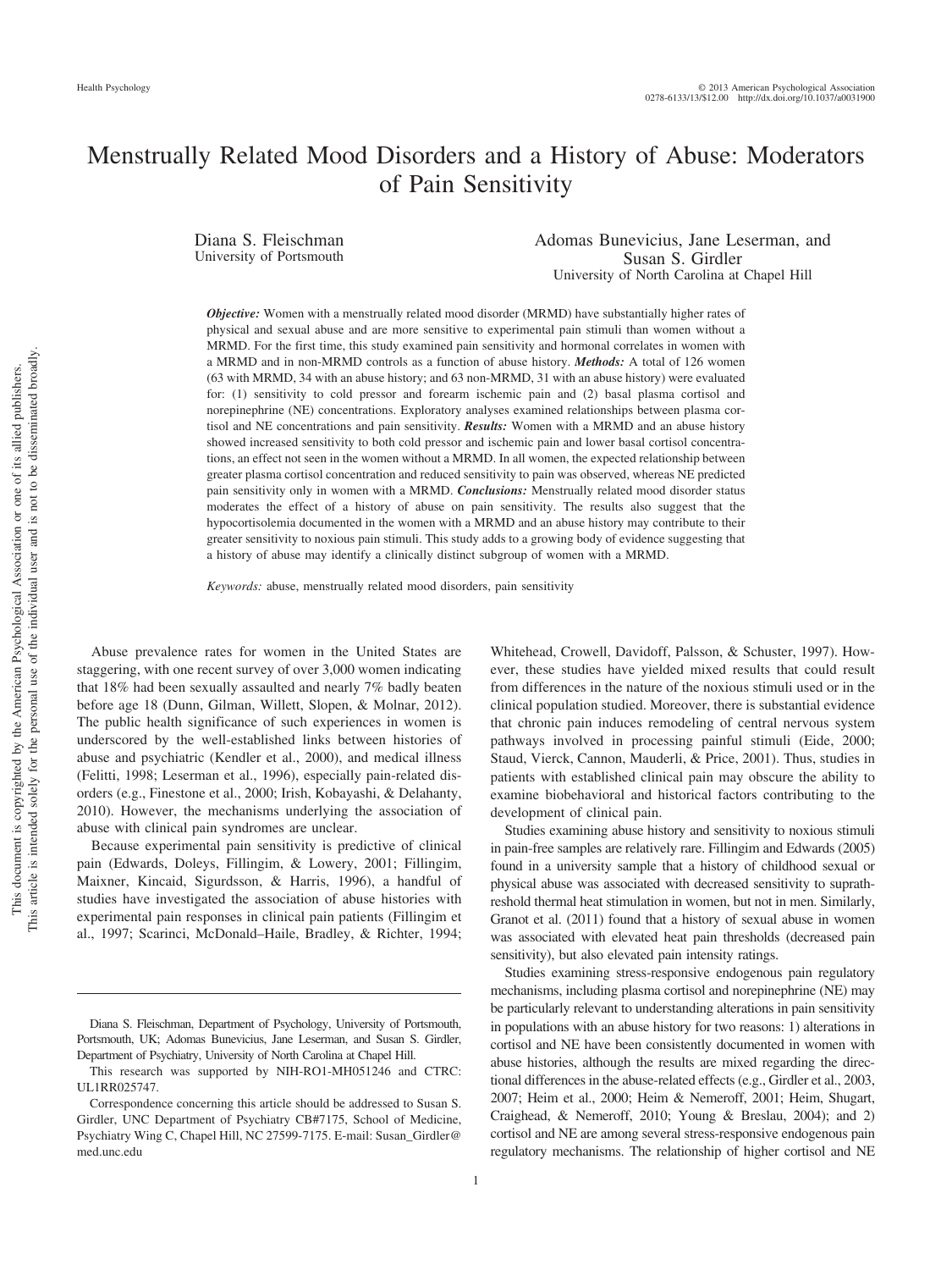concentrations to decreased pain sensitivity has been observed in humans (al'Absi, Petersen, & Wittmers, 2000, 2002; Girdler et al., 2005; Straneva et al., 2002; Mechlin et al., 2005) and is thought to reflect an integrated physiological response as part of the defense reaction. No studies we found have examined the relationship of stress-responsive endogenous pain regulatory mechanisms and pain sensitivity in women with abuse histories.

Of additional relevance to understanding pathophysiological mechanisms that link abuse to alterations in pain processing may be studies in women with a menstrually related mood disorder (MRMD). Menstrually related mood disorders are characterized by emotional and physical symptoms that appear during the premenstrual (luteal) phase of the menstrual cycle and remit with the onset of menses (Cunningham, Yonkers, O'Brien, & Eriksson, 2009). During the luteal phase, women with a MRMD show equivalent impairment in quality of life as patients with major depression, posttraumatic stress disorder (PTSD), or panic disorder (Freeman & Sondheimer, 2003). Although emotional symptoms are the diagnostic hallmark of MRMDs, somatic symptoms are prevalent and contribute to functional impairment (Steiner et al., 2001). Women with a MRMD are more likely to have a history of both physical and sexual abuse (Girdler et al., 2003, 2007; Golding, Taylor, Menard, & King, 2000), and women with a MRMD are more sensitive to experimental pain stimuli than controls (Fillingim et al., 1997; Straneva et al., 2002). However, no studies to date have examined the association of abuse histories with pain sensitivity in women with a MRMD.

The aims of the current study were twofold: 1) to examine the independent and interactive effects of a MRMD diagnosis and a history abuse on pain sensitivity and endogenous pain regulatory mechanisms; and 2) to examine the relationship of endogenous pain regulatory mechanisms and pain sensitivity. We hypothesized that an abuse history would predict a unique pain and neuroendocrine phenotype in women with a MRMD, as compared with those without a MRMD (i.e., MRMD  $\times$  Abuse history interactions would emerge) based on the following evidence: 1) women with a MRMD are more sensitive to laboratory-based pain stimuli (hyperalgesia) than women without a MRMD (Fillingim et al., 1995; Straneva et al., 2002); 2) in women without a MRMD, an abuse history is associated with hypoalgesia to painful stimuli; 3) women with a MRMD exhibit blunted hypothalamic-pituitary-adrenal (HPA) axis function, as compared with women without a MRMD (Girdler, Straneva, Light, Pedersen, & Morrow, 2001; Redei & Freeman, 1993; Straneva et al., 2002); and 4) our prior work showing a history of abuse predicted lower plasma NE only in women with a MRMD—an effect not seen in controls with a history of abuse (Girdler et al., 2003). Based on the paucity of studies to date that have examined the relationship between neuroendocrine markers and pain sensitivity in women with prior abuse, no a priori hypotheses were generated regarding these relationships. Thus, analyses involving neuroendocrine markers and pain sensitivity are exploratory.

#### **Methods**

#### **Participants**

Women were recruited from Chapel Hill, North Carolina, and the surrounding area, primarily via advertisements. These adver-

tisements either targeted women with severe premenstrual symptoms (for the MRMD group) or women with no premenstrual symptoms (non-MRMD group). Approximately 15% of the women with a MRMD were recruited via the University of North Carolina Center for Women's Mood Disorders website. In order to obtain equal proportions of women with prior abuse in both the MRMD and non-MRMD categories, it was necessary to also selectively advertise for women without MRMD with a history of abuse. Initial power analyses indicated that 60 women per MRMD group would yield 92% power to detect a difference of 250 seconds (standard deviation [*SD*] = 342 seconds) in ischemic pain tolerance. A total of 126 women (63 MRMD, 34 with abuse and 63 non-MRMD, 31 with abuse) were studied. All women were in good health, without current chronic medical conditions, including pain-related disorders or *DSM–IV* (American Psychiatric Association, 2000) Axis I psychiatric disorders. None of the subjects were taking prescription medication or used over-the-counter analgesics excessively  $(>10/$  month).

#### **Procedures**

After confirming MRMD status, participants were assessed for Axis I psychiatric disorders using the MINI international neuropsychiatric interview (Sheehan et al., 1998), and abuse history using a validated interview (Leserman et al., 1997).

#### **Confirming MRMD Diagnosis**

During an initial enrollment session, participants were screened for medical history and instructed on how to complete the daily record of severity of problems (DRSP) form (Endicott, Nee, & Harrison, 2006). All women completed the DRSP on a daily basis for two to three menstrual cycles. This measure quantifies physical, emotional and behavioral symptoms, using a 6-point scale  $(1 = \text{absent}; 2 = \text{minimal}; 3 = \text{mild}; 4 = \text{moderate}; 5 = \text{severe};$  $6$  = extreme). Participants were classified as having a MRMD if they met all of the following: (1) at least a 30% change in emotional symptom severity between the seven luteal phase days preceding menses compared with follicular phase Days 4 –10; (2) a rating of emotional symptoms as moderate, severe, or extreme on at least two of the seven premenstrual days; (3) remission of symptoms within three days of the onset of menses followed by a symptom free period  $(\geq$ six consecutive days) during the early to-mid follicular phase; and (4) criteria 1–3 met in at least two menstrual cycles (Endicott et al., 2006; Rubinow, Roy–Byrne, Hoban, Gold, & Post, 1984). Non-MRMD controls had: (1) only minimal emotional symptoms occurring on two or fewer days during the premenstrual week; and (2) less than a 30% change in symptom severity from the luteal to the follicular phase confirmed in two menstrual cycles.

#### **Psychiatric and Abuse History Assessment**

After meeting our criteria for MRMD or non-MRMD status, women came for a second session during which all women were evaluated for past depressive disorders (e.g., major depressive disorder; MDD), anxiety disorders (e.g., panic disorder, generalized anxiety disorder) and PTSD using the MINI Psychiatric interview (Sheehan et al., 1998). Women with current psychiatric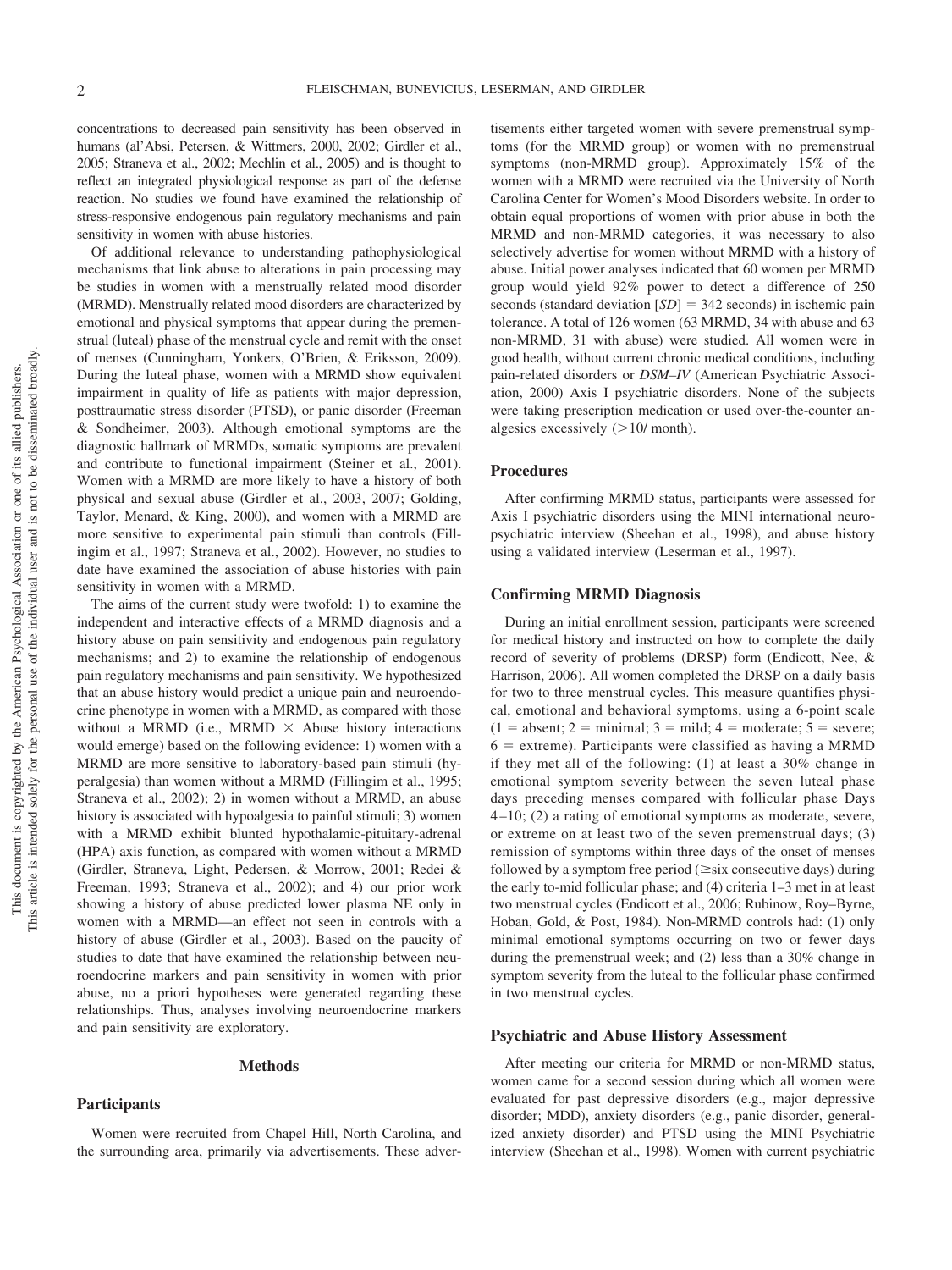disorders were excluded from participation. Full remission from depressive disorders for 1 year and from other Axis I disorders for 3 years was required. For analytical purposes, all histories of depressive disorders were considered together as "any depressive disorder" and all histories of anxiety disorders were considered together as "any anxiety disorder," except for PTSD history.

Following the MINI, women were assessed for abuse histories. Sexual abuse included the following experiences that included force or threat of harm: 1) touching the subject's breasts, pubic area, vagina, or anus with hands, mouth, or objects; 2) making the subject touch the perpetrator's pubic area or anus with hands, mouth, or objects; or 3) vaginal or anal intercourse. Force or threat was not required for coding sexual abuse in children  $(13 \text{ years of})$ age), as it was implied by the age differential between victim and perpetrator. Physical abuse was defined as incidents separate from sexual abuse that included: 1) life threat (physically attacked with the intent to kill or seriously injure), and 2) other physical abuse (beaten up, hit, burned). Because of the relatively small cell sizes associated with specific forms of abuse, women with any sexual or physical abuse history were combined into one group (any abuse) for analyses.

#### **Pain Testing Protocol**

All participants were scheduled during the luteal phase of the menstrual cycle, 5–12 days after home urine ovulation testing (ClearPlan Easy) detected the luteinizing hormone surge that indicates ovulation. To ensure that subjects were hydrated, each was required to consume eight, 8-ounce glasses of water on the day prior to testing and one 8-ounce glass and a low fat breakfast the morning of testing (confirmed with diaries). Subjects were asked to refrain from over-the-counter medications 24 hours prior to testing; from caffeine, exercise, and alcohol the day of testing; and from nicotine 1 hr prior to testing (confirmed via interview). Subjects who had been ill within 7 days of testing or who had fewer than 6 hours of sleep the previous night were rescheduled. All laboratory testing began between 7:00 a.m. and 9:30 a.m. Groups did not differ in laboratory start time (median time for each group was 9:00 a.m.). An intravenous (IV) line was established in an arm vein and once in place, a curtain was drawn that prevented the subject from viewing the IV. A minimum of 15 minutes elapsed between establishing the IV and beginning baseline rest. Subjects were then exposed to the following conditions:

**Baseline rest.** Subjects rested alone for 10 min. Blood was sampled at Min. 10 for basal cortisol and NE concentrations. Plasma levels of NE were determined using the high-pressure liquid chromatography with electrochemical detection technique. The lower limit of quantification is 2.5 pg/ml, and the intra- and interday coefficients of variation are less than 10%. Plasma cortisol was determined using radioimmunoassay techniques commercially available from MP Biomedical. The sensitivity of the assay is .07  $\mu$ g/dL and the specificity is high, showing .05–2.2% crossreactivity with similar compounds, except for prednisolone, where 94% cross-reactivity is obtained. The intra- and interassay coefficients of variation from the cortisol assay were approximately 7.7% and 7.4%, respectively.

**Pain tests.** Following baseline, subjects were exposed to the following pain tests, administered in random order with 5 min of rest between tests. Neuroendocrine measures were not taken dur-

ing the pain tests although the IV remained in place because a mental stress battery followed the pain testing protocol (results to be reported elsewhere).

**Hand cold pressor.** Participants submerged their hand to a marked line on their wrist in ice water maintained at 4°C. A water circulator prevented water from warming near the hand. Subjects indicated when sensations in their hand first became painful (pain threshold) and when they were no longer willing or able to tolerate the pain (pain tolerance). A maximum time limit of 5 min was imposed (Girdler et al., 2005), although subjects were not informed of this limit.

**The Submaximal Effort Tourniquet Procedure.** As described previously (Maixner, Gracely, Zuniga, Humphrey, & Bloodworth, 1990) a tourniquet cuff was positioned on the subject's arm and the arm placed to the side. Before inflating the tourniquet cuff to 200 mm Hg (Hokanson E20 Rapid Cuff Inflator), the subject's arm was raised for 30s to promote venous drainage, and then the cuff was inflated, the experimenter's stopwatch started, and the arm returned to the side. To promote ischemia, subjects engaged in 20 handgrip exercises at 30% of their maximum force. Pain threshold and tolerance were determined as described above. A maximum time limit of 20 min was enforced (Maixner et al., 1990) although subjects were not informed of this limit.

**Pain intensity and unpleasantness ratings.** Pain intensity and unpleasantness are considered separate dimensions of pain (McGuire, 1992). To measure these dimensions, immediately before deflating the tourniquet cuff and before removal of the hand from the ice bath, subjects rated the intensity and unpleasantness of the test using a  $0-100$  cm visual analogue scale.

#### **Data Reduction and Analysis**

Due to the inability to obtain some blood samples for specific hormone markers, cortisol was available for 123 subjects and NE was available for 119 subjects. First, demographic and historical variables were examined using a 2 (abuse)  $\times$  2 (MRMD status) analysis of variance (ANOVA) for continuous variables and Pearson's chi-square test or Fisher's exact test for dichotomous variables, as appropriate. Next, for each dependent measure of pain sensitivity, as well as for endocrine measures, a 2 (abuse)  $\times$  2 (MRMD status) analysis of covariance (ANCOVA) was employed, with age as the covariate. Significant interactions ( $p < .05$ ) were followed by post hoc ANCOVA analyses. Exploratory analyses among neuroendocrine data and pain data were examined using Pearson's correlations (*r*). Correlational analyses were conducted separately in MRMD  $(n = 63)$  and non-MRMD women  $(n = 63)$ , collapsed across abuse groups. Data were analyzed with PASW Statistics 18 (IBM, Chicago, Illinois).

#### **Results**

#### **Screening Outcomes**

From July 2007 through September 2011, 321 women presenting with MRMD were prospectively evaluated as described above. Of these, 96 (30%) met MRMD criteria, 109 (34%) did not meet MRMD criteria (primarily due to not meeting symptom severity threshold criteria), 111 (34%) withdrew or were lost to follow-up,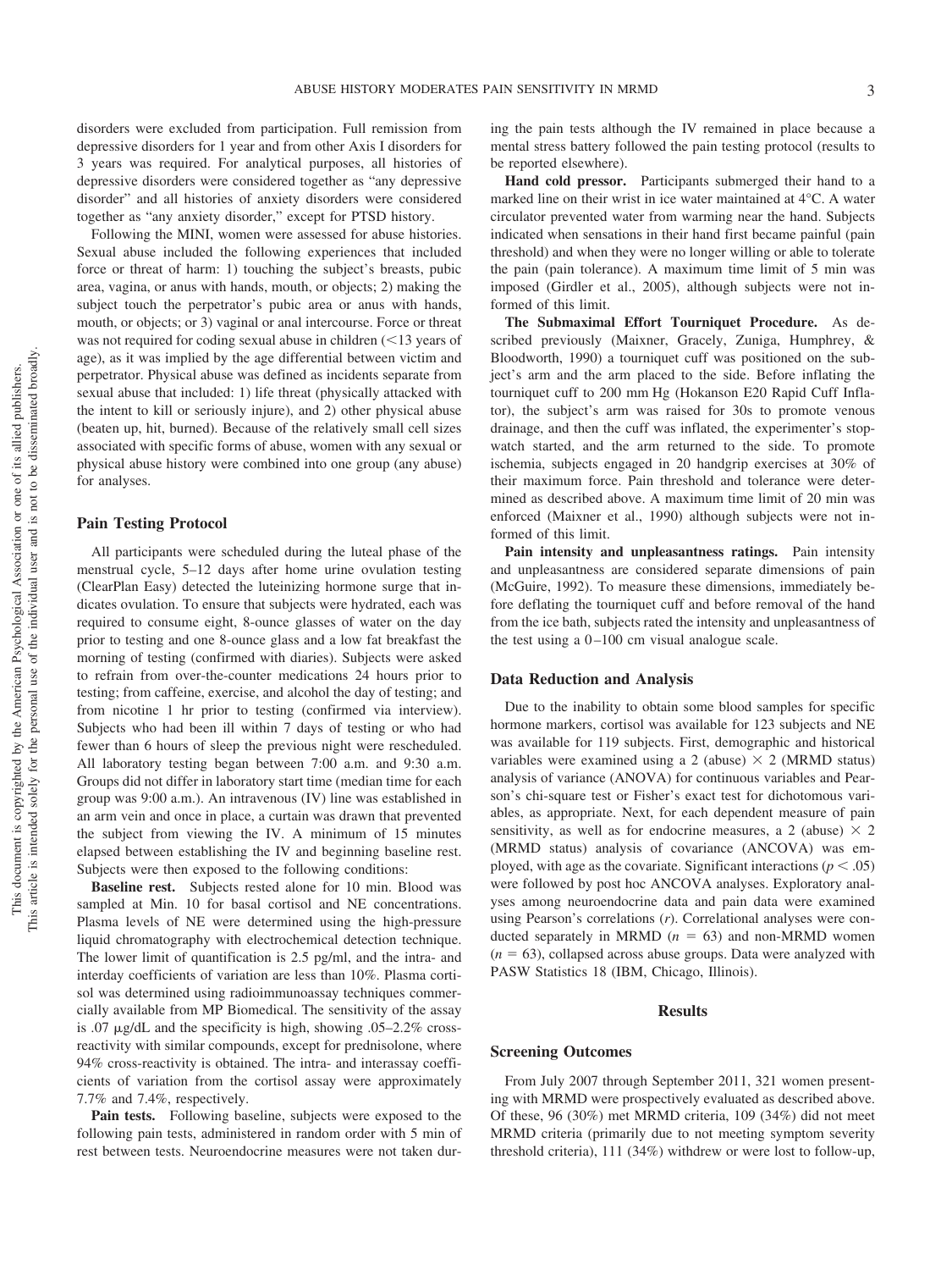and 6 (2%) were excluded due to a current Axis I disorder (four with MDD, two with anxiety disorders). Of the 96 women with MRMD, four declined to participate in the research study, five did not meet eligibility criteria (one with polycystic ovarian syndrome, three with recent depression, and one with recent anorexia nervosa), and nine were lost to follow-up, yielding 78 women with MRMD who enrolled into the laboratory study. Sixty-three (81%) of these women with MRMD completed all aspects of testing and are included in the present report.

During the same time frame, 127 women were prospectively evaluated as non-MRMD controls. Of these, 84 (66%) met non-MRMD control criteria, 9 (7%) did not meet control criteria (primarily due to chronic affective symptoms), 32 (25%) withdrew or were lost to follow-up, and 2 (2%) were excluded due to a current Axis I disorder (one with PTSD and one with MDD).

#### **Demographic and Historical Variables**

Demographic characteristics, type of abuse and psychiatric histories of all subjects, stratified by MRMD and abuse status are presented in Table 1. There was a significant MRMD  $\times$  Abuse interaction for age,  $F(3, 125) = 4.23$ ,  $p = .04$ , because women with a MRMD plus an abuse history were younger than women with a MRMD without an abuse history,  $t(61) = -2.45$ ,  $p = .02$ . There was a higher proportion of current smokers in women with MRMD as compared with women without MRMD,  $\chi^2(1, 125)$  = 6.95,  $p = 0.008$ . The prevalence of sexual abuse only, physical abuse only, or any abuse history (sexual and/or physical abuse) was not different in MRMD women as compared with non-MRMD women. Chi-square analyses indicated proportional differences as a function of MRMD status and abuse histories for prevalence of depression histories,  $\chi^2(3, 125) = 15.27$ ,  $p = .002$ and PTSD histories,  $\chi^2(3, 125) = 15.96$ ,  $p = .001$ . Post hoc tests indicated that histories of depression,  $\chi^2(1, 62) = 15.02$ ,  $p < .001$ and PTSD (Fisher's exact test,  $p < .001$ ) were more prevalent in women without a MRMD but with an abuse history, as compared with other women without a MRMD but had never been abused.

#### **Pain Sensitivity in Relation to MRMD Status and Abuse History**

Controlling for age, cold pressor pain tolerance was predicted by the interaction of MRMD and history of abuse,  $F(3, 125) = 5.77$ ,  $p = .02$ ; Figure 1. Within the group of women with a MRMD, those with an abuse history had lower cold pressor tolerance levels than those without such a history,  $F(63) = 7.15$ ,  $p = .01$ , whereas a history of abuse was not associated with a significant difference in tolerance in women without a MRMD. There were no significant effects involving cold pressor pain threshold and unpleasantness (see Table 2). However, disregarding abuse history, women with a MRMD had significantly higher cold pressor pain intensity ratings than women without a MRMD,  $F(1, 125) = 6.18, p = .01$ ; Table 2).

There was a marginally significant interaction of MRMD status and abuse history for ischemic pain tolerance,  $F(3, 123) = 3.67$ ,  $p = 0.058$  (Table 2) because women with MRMD and an abuse history tended to have lower ischemic pain tolerance than women with MRMD without such a history,  $F(60) = 3.54$ ,  $p = .065$ (Table 2). Abuse history was not associated with a significant difference in ischemic pain tolerance in women without MRMD. Women with MRMD had lower ischemic pain threshold values,  $F(1, 123)$ -6.23,  $p = .01$ , and higher ischemic pain intensity ratings,  $F(1, 124) = 9.33, p = .003$ , as compared with controls, regardless of abuse history (see Table 2). There were no significant effects involving ischemic pain unpleasantness.

#### **Plasma Neuroendocrine Measures in Relation to MRMD and Abuse**

The interaction of abuse history and MRMD status predicted cortisol concentrations,  $F(3, 122) = 6.03$ ,  $p = .02$ . Comparing only women with a MRMD, those with an abuse history had lower cortisol concentrations than those without,  $F(59) = 7.11$ ,  $p = .01$ ; Figure 2, whereas there were no differences in cortisol as a function of abuse history in non-MRMD women. For NE, there was a marginally significant MRMD  $\times$  Abuse History interaction,

Table 1

Characteristics All women,  $n = 126$ MRMD Non-MRMD Any abuse,  $n = 34$ No abuse,  $n = 29$ Any abuse,  $n = 31$  $= 31$  No abuse,  $n = 32$ Age (years)<sup>\*</sup> 34.2 (8.0) 31.9 (7.1) 36.5 (7.8) 34.9 (8.5) 33.7 (8.1) Non-Hispanic white 82 (65) 24 (71) 19 (66) 21 (68) 18 (56)<br>Education 2.6 (.8) 2.3 (.8) 2.8 (1.0) 2.7 (.7) 2.7 (.8) Education 2.6 (.8) 2.3 (.8) 2.3 (.8) 2.8 (1.0) 2.7 (.7) 2.7 (.8) Current smokers 10 (8) 6 (18) 3 (10) 1 (3) 0 Sexual abuse only  $22 (34)$  13 (38)  $-$  9 (29)  $-$ Physical abuse only 18 (28) 10 (29) — 8 (26) — 8 (26) Sexual or physical abuse 25 (39) 11 (32)  $-$  14 (45)  $-$ <br>Depression history<sup>\*\*\*</sup> 46 (37) 14 (41) 12 (41) 17 (55) 3 (9) Depression history \*\*\* 46 (37) 14 (41) 12 (41) 17 (55) 3 (9) Anxiety history 21 (17) 6 (18) 7 (24) 7 (23) 1 (3) PTSD history<sup>\*\*\*</sup> 16 (13) 3 (9) 3 (10) 10 (32) 0 (0)

*Age, Education (Mean [*SD*]), Abuse Histories, and Psychiatric Histories (*N *[%]) of All Participants and Stratified by MRMD Status and Abuse Status*

 $MRMD$  = menstrually related mood disorder;  $PTSD$  = posttraumatic stress disorder.

Education:  $1 =$  less than a high school education;  $2 =$  high school degree;  $3 =$  college degree; and  $4 =$ 

\* MRMD women: any abuse  $\lt$  no abuse,  $p \lt 0.05$ . <sup>\*\*</sup> MRMD women  $>$  non-MRMD women,  $p \lt 0.01$ . \*\*\* Non-MRMD women: any abuse  $>$  no abuse,  $p < .05$ .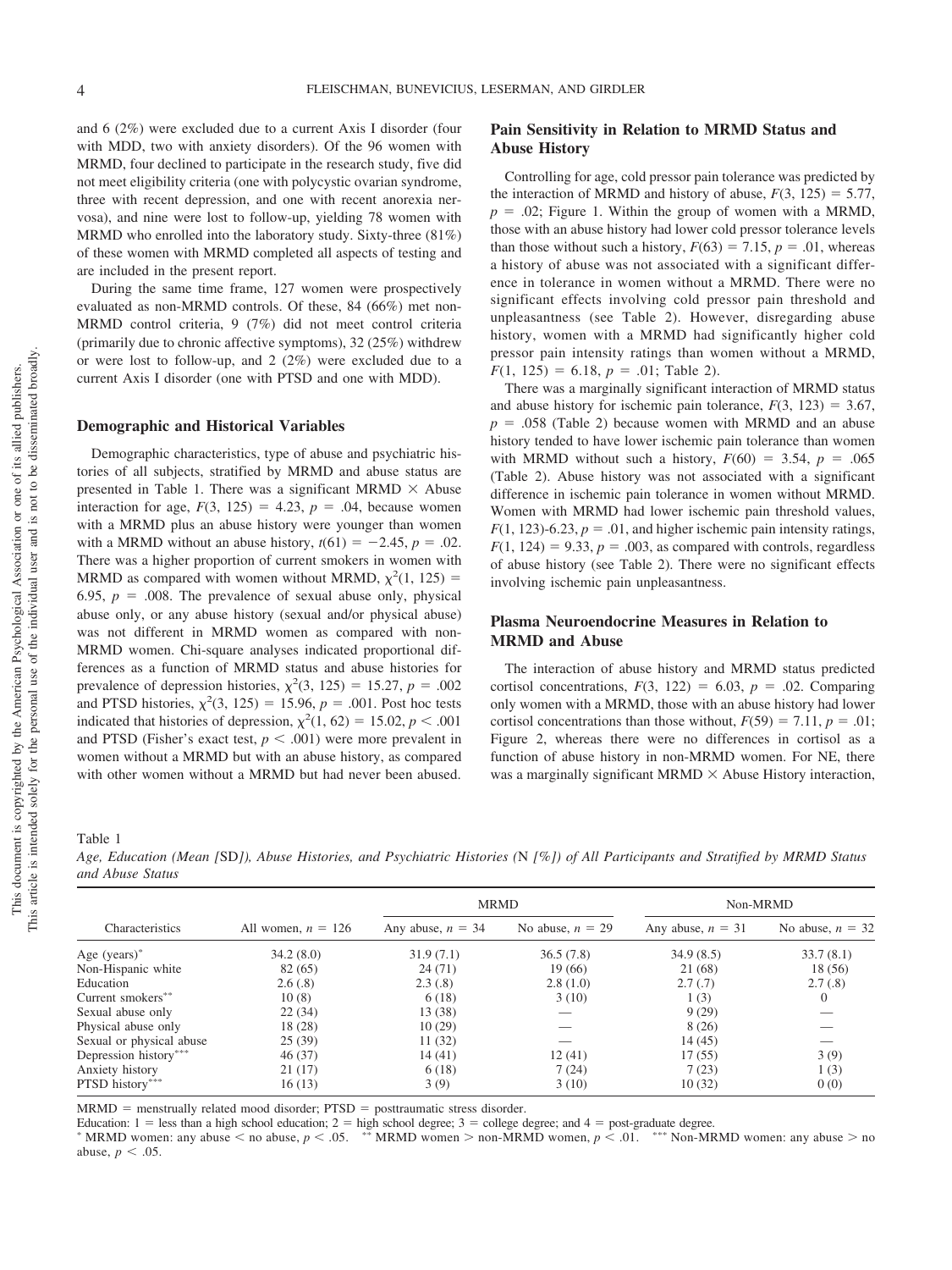

*Figure 1.* Cold pressor pain tolerance (in seconds) stratified by MRMD status and any abuse status; mean  $(\pm$  SEM).  $*$  MRMD women only: with abuse  $\lt$  without abuse,  $p = .01$ .

 $F(3, 118) = 3.40, p = .068$ , as women with MRMD with an abuse history had elevated NE concentrations relative to other women with MRMD with no such history,  $F(60) = 3.82$ ,  $p = .055$ .

#### **Correlations Involving Neuroendocrine and Pain Sensitivity Measures**

Because we observed main effects of MRMD status on pain sensitivity (described above), but not main effects of abuse status, correlational analyses were conducted separately in MRMD and non-MRMD groups, collapsing across abuse history groups. As summarized in Table 3, for both groups of women, higher plasma cortisol concentrations predicted lower cold pain unpleasantness ratings ( $r = -.30$ ,  $p = .02$  and  $r = -.26$ ,  $p = .04$ , respectively), and for the women with a MRMD, higher plasma cortisol also predicted higher cold pain tolerance levels  $(r = .32, p = .01)$ . In those women with a MRMD, greater plasma NE concentrations were correlated with greater cold pain unpleasantness ratings  $(r =$  $.26, p = .04$ .

#### **Discussion**

The primary findings of this study are that in women with a MRMD, an abuse history is associated with enhanced pain sensitivity (hyperalgesia), as evidenced by reduced pain tolerance to both cold pressor and ischemic pain, relative to other women with a MRMD but no abuse history. However, our results are also consistent with other reports (Fillingim et al., 1995; Straneva et al., 2002) that women with a MRMD are hyperalgesic relative to women without a MRMD irrespective of abuse history, as all women with a MRMD had lower ischemic pain threshold levels and higher ischemic and cold pressor pain intensity ratings compared to all women without a MRMD. Evidence suggests that the sensory/discriminatory aspects of pain (e.g., pain threshold and intensity) and the affective/motivational dimensions of pain (e.g., pain tolerance and unpleasantness) involve different endogenous pain regulatory systems (Gracely, Dubner, & McGrath, 1979; Gracely, McGrath, & Dubner, 1978). Thus, the possibility exists that in women with a MRMD, there is a trait vulnerability to alterations in sensory processing of noxious stimuli, while an abuse history moderates the affective/motivational experience of pain. This could contribute to both the premenstrual somatic symptoms experienced by 80% of all women with MRMD (McHichi, Tahiri, Moussaoui, & Kadri, 2002), and to the greater somatic premenstrual symptom severity experienced by women with a MRMD who also have an abuse history relative to other women with MRMD with no such history (Girdler et al., 2007).

It is unclear why we did not find that an abuse history influenced pain sensitivity in the women without a MRMD, as two previous studies using thermal pain stimuli reported (Fillingim & Edwards, 2005; Granot et al., 2011). One explanation might be that thermal heat is associated with a sharp, pricking heat sensation, whereas both the cold pressor and ischemic pain tests induce a deep, tonic, aching sensation similar to that seen in clinical pain syndromes

Table 2

*Pain Sensitivity and Neuroendocrine Measures Stratified by MRMD Status and Any Abuse Status; Mean (*SD*)*

|                                                              | <b>MRMD</b>         |                    | Non-MRMD            |                    |
|--------------------------------------------------------------|---------------------|--------------------|---------------------|--------------------|
|                                                              | Any abuse, $n = 34$ | No abuse, $n = 29$ | Any abuse, $n = 31$ | No abuse, $n = 32$ |
| Cold pain task                                               |                     |                    |                     |                    |
| Threshold (seconds)                                          | 22.3(39.4)          | 25.0(53.9)         | 26.2(39.3)          | 25.1(47.9)         |
| Tolerance (seconds)*                                         | 48.8 (59.3)         | 110.6(123.4)       | 106.6(120.9)        | 83.6 (103.4)       |
| Intensity (score)**                                          | 57.1 (22.8)         | 53.3(18.1)         | 48.3(20.4)          | 44.6 (17.2)        |
| Unpleasantness (score)                                       | 57.8 (20.3)         | 53.97 (23.3)       | 53.4 (23.2)         | 48.4(23.6)         |
| Ischemic pain task                                           |                     |                    |                     |                    |
| Threshold (seconds) $*$                                      | 180.8 (187.7)       | 275.9 (279.6)      | 399.1 (387.1)       | 336.7 (357.7)      |
| Tolerance (seconds) <sup><math>\ddagger\ddagger</math></sup> | 427.1 (318.7)       | 581.5 (354.4)      | 641.9 (431.7)       | 513.3 (413.6)      |
| Intensity (score)**                                          | 41.9(21.9)          | 40.3(17.5)         | 30.9(18.8)          | 30.6(17.5)         |
| Unpleasantness (score)                                       | 39.5(21.2)          | 42.2(18.5)         | 42.9(17.0)          | 37.3(17.4)         |
| Neuroendocrine measures                                      |                     |                    |                     |                    |
| Cortisol $(\mu g/dL)^*$                                      | 6.8(2.7)            | 9.4(4.8)           | 8.0(2.2)            | 7.9(3.1)           |
| Norepinephrine $(pg/mL)^{§}$                                 | 337.4 (202.2)       | 297.3 (92.4)       | 306.4 (77.8)        | 317.2 (107.2)      |

 $MRMD$  = menstrually related mood disorder.

\* MRMD women only: any-abuse  $\lt$  no abuse,  $p \lt 0.05$ . \*\* MRMD  $>$  non-MRMD,  $p \lt 0.05$ . \*\* MRMD,  $p \lt 0.05$ . \*\* MRMD women only: any-abuse  $\leq$  no abuse,  $p = 0.065$ . <sup>§</sup> MRMD women only: any-abuse  $>$  no abuse,  $p = 0.055$ .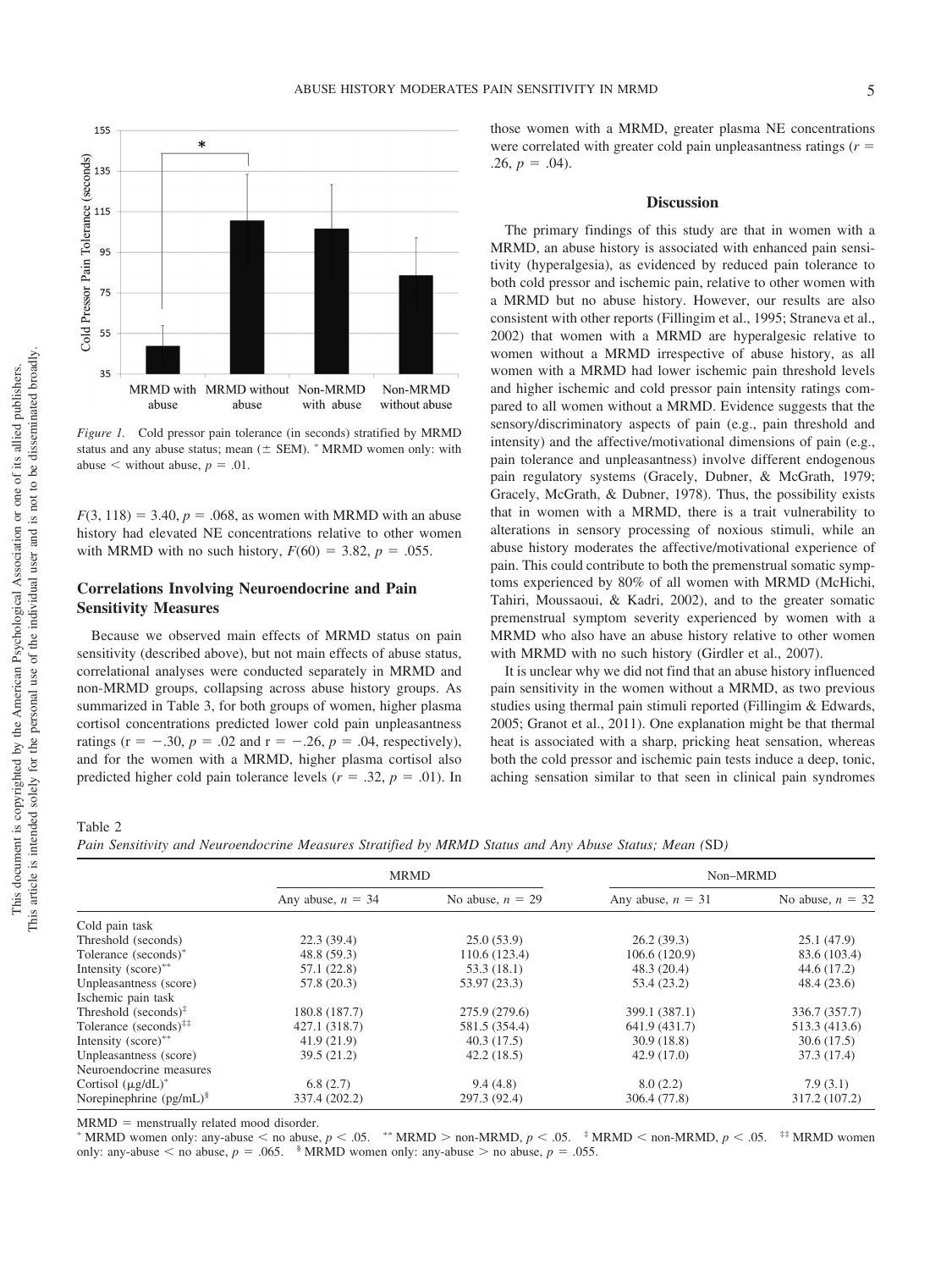

*Figure 2.* Cortisol concentrations (µg/dL) stratified by MRMD status and any abuse status; mean ( $\pm$  SEM).  $*$  MRMD women only: with abuse  $<$ without abuse,  $p = .01$ .

(Fillingim et al., 1996). Moreover, sensitivity to tourniquetinduced ischemic pain involves endogenous opioid mechanisms (Frid et al., 1979, 1981), whereas sensitivity to cold pressor pain may be mediated by systemic vascular resistance and noradrenergic mechanisms (Girdler et al., 2005). Thus, different endogenous pain regulatory mechanisms may be differentially modulated by histories of abuse.

Our study is among the first to assess endogenous neuroendocrine pain regulatory mechanisms in those with a MRMD. All women in our sample regardless of MRMD status showed the expected relationship between elevated plasma cortisol and reduced sensitivity to cold pressor pain, a relationship that has been previously replicated (al' Absi et al., 2002; Girdler et al., 2005). This is thought to reflect an integrated, adaptive mechanism involving nociceptive modulation by the HPA axis. Corticotrophinreleasing hormone acts on a large number of brain structures involved in pain processing, including the locus coeruleus (LC), and HPA-axis factors can act both centrally and peripherally to produce analgesia (see Lariviere & Melzack, 2000 for review). In women with a MRMD, those with an abuse history showed significantly lower cortisol concentrations than those without such a history, suggesting that hypocortisolimia may contribute to hyperalgesia in this group. Blunted HPA-axis function has been fairly consistently documented in MRMD samples (Girdler et al., 2003; Girdler, Straneva, Light, Pedersen, & Morrow, 2001; Redei & Freeman, 1993; Straneva et al., 2002), though not assessed by abuse status in these prior studies. Hypocortisolimia has been observed in a number of disorders associated with pain, including fibromyalgia, irritable bowel syndrome, and chronic fatigue syndrome (Fries, Hesse, Hellhammer, & Hellhammer, 2005), conditions that are also associated with greater rates of abuse (Pratchett et al., 2010; Leserman & Drossman, 2007). Regardless of mechanism(s), to the extent that sensitivity to experimental pain predicts clinical pain, our results for abuse-related hyperalgesia in MRMD women add to evidence suggesting that histories of abuse predict a clinically distinct subgroup of women with a MRMD (Girdler et al., 2007; Girdler & Klatzkin, 2006).

In contrast to the correlations involving higher cortisol concentrations and reduced sensitivity to pain, in women with a MRMD higher plasma NE concentrations were associated with increased cold pressor unpleasantness. This seemingly contradicts both animal and human studies showing that higher concentrations of NE are associated with increased pain tolerance (Girdler et al., 2005; Mechlin et al., 2005; Sagen, Kemmler, & Wang, 1991). This is consistent with the findings in chronic pain patients who show a (reverse) sensitivity to NE, such that administration of NE increases pain, whereas it has no effect in controls (Torebjörk, Wahren, Wallin, Hallin, & Koltzenburg, 1995; Ali et al., 2000). Higher circulating NE may reflect activation of LC neurons in brain, the major site of central nervous system adrenergic neurons. The LC plays a critical role in modulating sensory input via descending pain inhibitory noradrenergic pathways (Maixner, 1989) and, like the HPA-axis, is involved in an integrated response to modulate nociception. Thus, the finding that higher NE is associated with greater cold pressor pain unpleasantness in women with a MRMD may provide further support for alterations in endogenous pain regulation in MRMD, and may contribute to our findings that all women with a MRMD, regardless of abuse histories, exhibited hyperalgesia relative to women without a MRMD. Alternatively, it is possible that the association between elevated plasma NE concentrations and pain unpleasantness ratings may relate to NE-induced vasoconstriction that could independently evoke unpleasant sensations.

Our study has several limitations, including the relatively small  $MRMD \times$  Abuse cell sizes, the potential limited generalization of findings to women without a MRMD with abuse histories based on our selection strategies and requirement for the absence of current psychopathology, and lack of control for time of awakening which could affect cortisol concentrations (Kirschbaum, Kudielka, Gaab, Schommer, & Hellhammer, 1999). Additionally, this is a cross sectional study that cannot demonstrate causality between MRMD status, a history of abuse and pain sensitivity. Moreover, although we controlled for group differences in age in the analyses, abuse history groups also differed in rates of prior depression and PTSD which, although expected, could potentially confound the neuroendocrine and pain results. Like other populations with mood disorders (Grant, Hasin, Chou, Stinson, & Dawson, 2004), women in

#### Table 3

*Pearson's Correlation Coefficients (*R*) Relating Pain Sensitivity and Neuroendocrine Measures in Women Stratified by MRMD Status*

|                    | MRMD women |        | Non-MRMD women |        |
|--------------------|------------|--------|----------------|--------|
|                    | Cortisol   | NE.    | Cortisol       | NE     |
| Cold pressor pain  |            |        |                |        |
| task               |            |        |                |        |
| Tolerance          | $.32*$     | .01    | $-.07$         | .19    |
| Intensity          | $-.24$     | .08    | $-.10$         | .04    |
| Unpleasantness     | $-.30*$    | $.26*$ | $-.26*$        | .03    |
| Ischemic pain task |            |        |                |        |
| Tolerance          | .02        | $-.15$ | $-.08$         | .05    |
| Intensity          | $-.15$     | .18    | $-.03$         | $-.03$ |
| Unpleasantness     | $-.09$     | .09    | .01            | .06    |
|                    |            |        |                |        |

*Note.* MRMD = menstrually related mood disorder; NE = norepinephrine.  ${}^*p \leq .05$ .  $p \leq .05$ .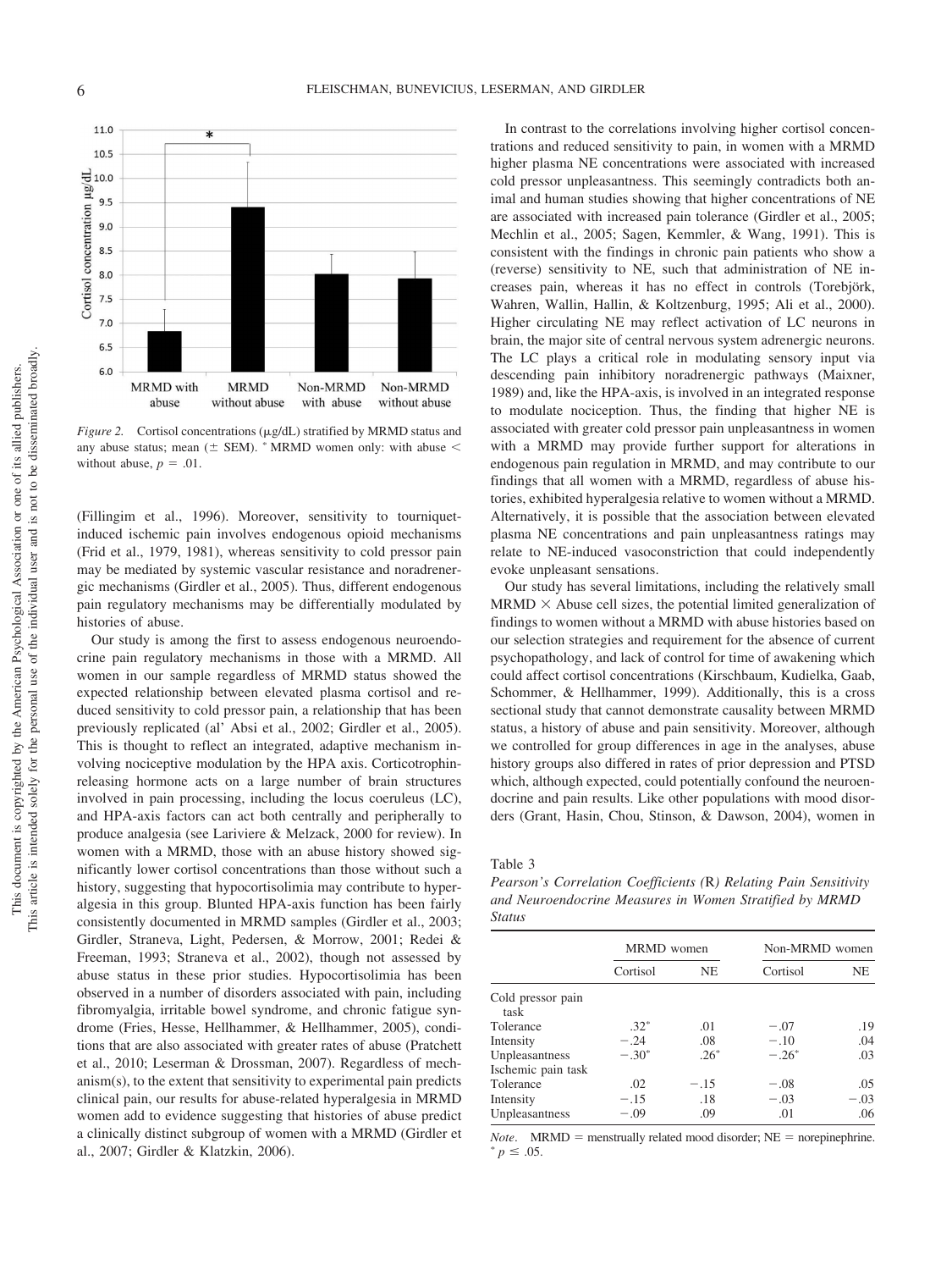our sample with MRMD were more likely to smoke but this is unlikely to bias our findings since smokers are less sensitive to experimental pain tests than nonsmokers (Girdler et al., 2005).

In conclusion, the results of our study suggest that the presence of a MRMD moderates the relationship between an abuse history and sensitivity to pain stimuli, and provides further evidence that a history of abuse may identify a clinically distinct subgroup of women with a MRMD.

#### **References**

- al' Absi, M., Petersen, K. L., & Wittmers, L. E. (2000). Blood pressure but not parental history for hypertension predicts pain perception in women. Pain, 88, 61-68.
- al' Absi, M., Petersen, K. L., & Wittmers, L. E. (2002). Adrenocortical and hemodynamic predictors of pain perception in men and women. *Pain, 96,* 197–204.
- Ali, Z., Raja, S. N., Wesselmann, U., Fuchs, P. N., Meyer, R. A., & Campbell, J. N. (2000). Intradermal injection of norepinephrine evokes pain in patients with sympathetically maintained pain. *Pain, 88,* 161– 168.
- American Psychiatric Association. (2000). *Diagnostic and statistical manual of mental disorders* (4th ed., text rev.). Washington, DC: American Psychiatric Association.
- Cunningham, J., Yonkers, K. A., O'Brien, S., & Eriksson, E. (2009). Update on research and treatment of premenstrual dysphoric disorder. *Harvard Review Psychiatry, 17,* 120 –137.
- Dunn, E. C., Gilman, S. E., Willett, J. B., Slopen, N. B., & Molnar, B. E. (2012). The impact of exposure to interpersonal violence on gender differences in adolescent-onset major depression: Results from the national comorbidity survey replication (ncs-R). *Depression and Anxiety, 29,* 392–399.
- Edwards, R. R., Doleys, D. M., Fillingim, R. B., & Lowery, D. (2001). Ethnic differences in pain tolerance: Clinical implications in a chronic pain population. *Psychosomatic Medicine, 63,* 316 –323.
- Eide, P. K. (2000). Wind-up and the NMDA receptor complex from a clinical perspective. *European Journal of Pain, 4,* 5–15. doi:53/eujp .1999.0154
- Endicott, J., Nee, J., & Harrison, W. (2006). Daily Record of Severity of Problems (DRSP): reliability and validity. *Archives of Women's Mental Health, 9,* 41– 49.
- Felitti, V. (1998). Childhood trauma tied to adult illness. *American Journal of Preventative Medicine, 14,* 245–258.
- Fillingim, R. B., & Edwards, R. R. (2005). Is self-reported childhood abuse history associated with pain perception among healthy young women and men? *The Clinical Journal of Pain, 21,* 387–397.
- Fillingim, R. B., Girdler, S. S., Booker, D. K., Light, K. C., Harris, M. B., & Maixner, W. (1995). Pain sensitivity in women with premenstrual dysphoric disorder: A preliminary report. *Journal of Women's Health, 4,* 367–374.
- Fillingim, R. B., Maixner, W., Girdler, S. S., Light, K. C., Harris, M. B., Sheps, D. S., & Mason, G. A. (1997). Ischemic but not thermal pain sensitivity varies across the menstrual cycle. *Psychosomatic Medicine, 59,* 512–20.
- Fillingim, R. B., Maixner, W., Kincaid, S., Sigurdsson, A., & Harris, M. B. (1996). Pain sensitivity in patients with temporomandibular disorders: Relationship to clinical and psychosocial factors. *The Clinical Journal of Pain, 12,* 260 –269.
- Finestone, H. M., Stenn, P., Davies, F., Stalker, C., Fry, R., & Koumanis, J. (2000). Chronic pain and health care utilization in women with a history of childhood sexual abuse1. *Child Abuse & Neglect, 24,* 547– 556.
- Freeman, E. W., & Sondheimer, S. J. (2003). Premenstrual dysphoric disorder: Recognition and treatment. *Primary Care Companion Journal Clinical Psychiatry, 5,* 30 –39.
- Frid, M., Singer, G., & Rana, C. (1979). Interactions between personal expectations and naloxone: Effects on tolerance to ischemic pain. *Psychopharmacology (Berl), 65,* 225–231.
- Frid, M., Singer, G., Oci, T., & Rana, C. (1981). Reactions to ischemic pain: Interactions between individual, situational and naloxone effects. *Psychopharmacology (Berl), 73,* 116 –119.
- Fries, E., Hesse, J., Hellhammer, J., & Hellhammer, D. H. (2005). A new view on hypocortisolism. *Psychoneuroendocrinology, 30,* 1010 –1016.
- Girdler, S. S., & Klatzkin, R. R. (2006). Biological responses to stress in premenstrual dysphoric disorder: Influence of histories of abuse and depression. *Gynaecology Forum, 11,* 27–32.
- Girdler, S. S., Leserman, J., Bunevicius, R., Klatzkin, R., Pedersen, C. A., & Light, K. C. (2007). Persistent alterations in biological profiles in women with abuse histories: Influence of premenstrual dysphoric disorder. *Health Psychology, 26,* 201–213.
- Girdler, S. S., Maixner, W., Naftel, H. A., Stewart, P. W., Moretz, R. L., & Light, K. C. (2005). Cigarette smoking, stress-induced analgesia and pain perception in men and women. *Pain, 114,* 372–385.
- Girdler, S. S., Sherwood, A., Hinderliter, A. L., Leserman, J., Costello, N. L., Straneva, P. A.,... Light, K. C. (2003). Biological correlates of abuse in women with premenstrual dysphoric disorder and healthy controls. *Psychosomatic Medicine, 65,* 849 – 856.
- Girdler, S. S., Straneva, P. A., Light, K. C., Pedersen, C. A., & Morrow, A. L. (2001). Allopregnanolone levels and reactivity to mental stress in premenstrual dysphoric disorder. *Biological Psychiatry, 49,* 788 –797.
- Golding, J. M., Taylor, D. L., Menard, L., & King, M. J. (2000). Prevalence of sexual abuse history in a sample of women seeking treatment for premenstrual syndrome. *Journal of Psychosomatic Obstetrics & Gynecology, 21,* 69 – 80.
- Gracely, R. H., Dubner, R., & McGrath, P. A. (1979). Narcotic analgesia: Fentanyl reduces the intensity but not the unpleasantness of painful tooth pulp sensations. *Science, 203,* 1261–1263.
- Gracely, R. H., McGrath, P., & Dubner, R. (1978). Ratio scales of sensory and affective verbal pain descriptors. *Pain, 5,* 5–18.
- Granot, M., Somer, E., Zisman-Ilani, Y., Beny, A., Sadger, R., Mirkin, R., . . . Yovell, Y. (2011). Characteristics of response to experimental pain in sexually abused women. *The Clinical Journal of Pain*, 27, 616-622.
- Grant, B. F., Hasin, D. S., Chou, S. P., Stinson, F. S., & Dawson, D. A. (2004). Nicotine dependence and psychiatric disorders in the United States: Results from the national epidemiologic survey on alcohol and related conditions. *Archives of General Psychiatry, 61,* 1107.
- Heim, C., & Nemeroff, C. B. (2001). The role of childhood trauma in the neurobiology of mood and anxiety disorders: Preclinical and clinical studies. *Biological Psychiatry, 49,* 1023–1039.
- Heim, C., Newport, D. J., Heit, S., Graham, Y. P., Wilcox, M., Bonsall, R., . . . Nemeroff, C. B. (2000). Pituitary-adrenal and autonomic responses to stress in women after sexual and physical abuse in childhood. *JAMA: The Journal of the American Medical Association, 284,* 592–597.
- Heim, C., Shugart, M., Craighead, W. E., & Nemeroff, C. B. (2010). Neurobiological and psychiatric consequences of child abuse and neglect. *Developmental Psychobiology, 52,* 671– 690.
- Irish, L., Kobayashi, I., & Delahanty, D. L. (2010). Long-term physical health consequences of childhood sexual abuse: A meta-analytic review. *Journal of Pediatric Psychology, 35,* 450 – 461.
- Kendler, K. S., Bulik, C. M., Silberg, J., Hettema, J. M., Myers, J., & Prescott, C. A. (2000). Childhood sexual abuse and adult psychiatric and substance use disorders in women: An epidemiological and cotwin control analysis. *Archives of General Psychiatry, 57,* 953.
- Kirschbaum, C., Kudielka, B. M., Gaab, J., Schommer, N. C., & Hellhammer, D. H. (1999). Impact of gender, menstrual cycle phase, and oral